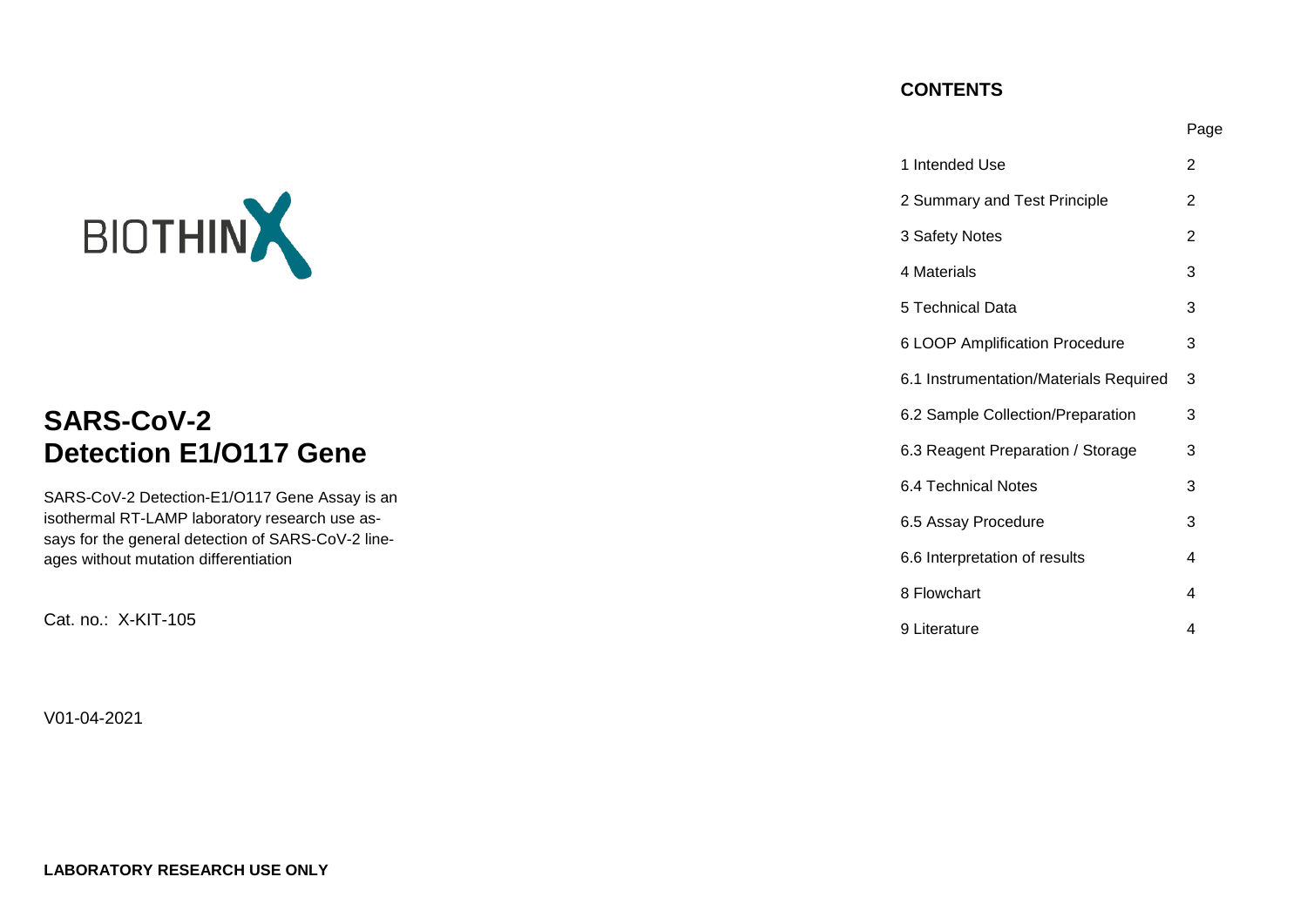## **1 INTENDED USE**

SARS-CoV-2 Detection – E1/O117 gene assay is an isothermal RT-LAMP laboratory research use assay for the general detection of SARS-CoV-2 lineages without mutation differentiation.

SARS-CoV-2 RNA can be found in the liquid from upper or lower respiratory tracts of infected individuals. Samples can be obtained from isolated viral RNA from naso- or oropharyngeal, swabs. Infection with any variant of SARS-CoV-2 can occur without showing any symptoms.

Negative RT-LAMP results do not exclude present or hinder future infection with SARS-CoV-2 virus or any genetic variations and the result should always be combined with clinical observations, patient history, and epidemiological information.

SARS-CoV-2 Detection E1/O117 assay is intended for use by science and health professionals or qualified laboratory personnel specifically instructed and trained in molecular testing techniques as well as proficient in handling biological samples.

## **2 SUMMARY AND TEST PRINCIPLE**

There is an urgent need for high throughput and rapid detection of SARS-CoV-2 infections and identification of variants of concern. To address this challenge, BioThinx has developed a new line of research use RT-LAMP assay systems which can detect marker mutations found in SARS-CoV-2 variants of concern: cluster B.1.1.7, cluster B.1.351, cluster P.1. An additional assay, SARS-CoV-2 Detection -E1/O117 gene is intended for SARS-CoV-2 general detection without mutation differentiation. All assays come in an easy to handle high-throughput format.

Molecular testing uses one-step reverse transcription and loop-mediated isothermal amplification (RT-LAMP) method.

The primers of this LAMP assay have been designed to be highly robust against mutation drop out and therefore target two independent genome locations, the E1 and O117 gene.

### **3 SAFETY NOTES**

This product is for LABORATORY RESEARCH USE ONLY, not for diagnostic, therapeutic, drug, household, or other uses. Please consult the Material Safety Data Sheet for information regarding hazards and safe handling practices.

This test kit should be handled only by qualified personnel trained in laboratory procedures and familiar with their potential hazards. Wear appropriate protective clothing, gloves and eye/face protection and handle appropriately with the requisite Good Laboratory Practices.

Treat all biological specimens, including used assay tubes and transfer pipettes, as if capable of transmitting infections agents

Follow your institution's safety procedures for working with chemicals and handling biological samples.

Wear laboratory coats, laboratory gloves and eye protection when handling biological samples and reagents.

Remove gloves and wash hands thoroughly after handling samples and reagents.

Do not open the tubes or unseal wells during or after amplification.

Dispose of all specimens and material used to perform the test as though they contain an infectious agent. Laboratory, chemical or biohazardous wastes must be handled and discarded in accordance with all local, state and federal regulations for hazardous material.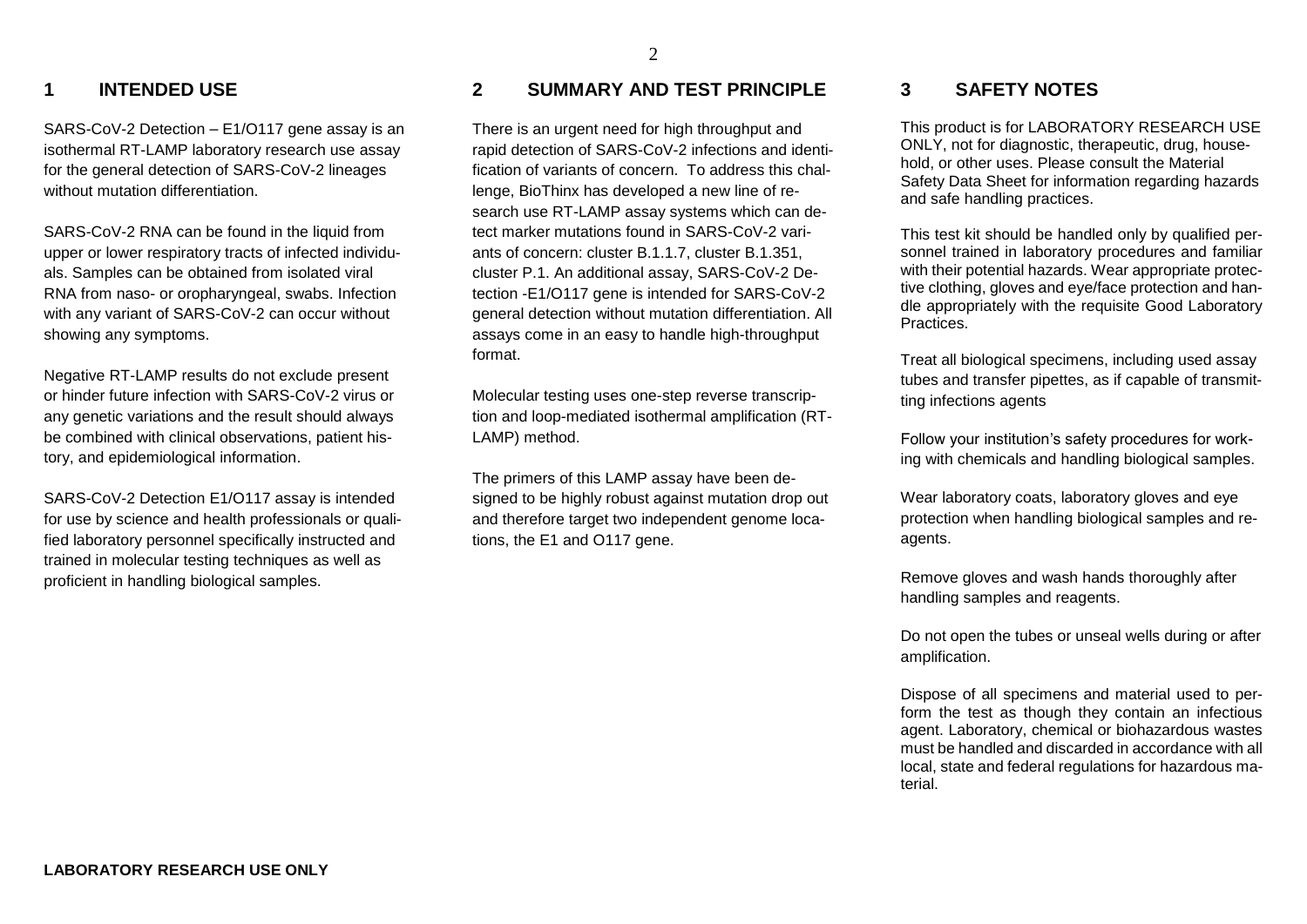## **4 MATERIALS**

Loop amplification reaction tubes. 5 strips Clear PCR single Cap 8-tube strips 200 µl, optical clear flat cap; high profile; cut able; filled with dried stabilized loop amplification and detection mix. LAMP reaction buffer 1 vial, 1000 µl Negative Control 1 vial, 50 µl

# Positive Control 1 vial, 50 µl

# **5 TECHNICAL DATA**

| Sample:           | purified RNA         |
|-------------------|----------------------|
| Sample volume:    | 2 µl                 |
| Total incubation: | 45 min at 65 °C      |
| Sensitivity:      | <500 targets/µl      |
| Shipment          | ambient temperature  |
| Storage:          | -20 °C               |
| Shelf life:       | 12 months after      |
|                   | manufacturing or     |
|                   | until the expiration |
|                   | date                 |
| Package size:     | 40 tests             |
|                   |                      |

# **6 LOOP AMPLIFICATION PROCEDURE**

#### **6.1 INSTRUMEMTATION AND MATERIALS REQUIRED**

- PCR instrument or incubator programmable at 65 °C constant temperature
- Pipettes for 1-20 ul
- Pipette tips with aerosol filters
- Collection Kits: Nasopharyngeal Swab Nasal Swab
- Extraction Kit: Viral DNA/RNA Extraction Kit

### **6.2 SAMPLE COLLECTION / PREPARATION**

Preferentially, use the same RNA sample from which SARS-CoV-2 was detected, to genotype it for mutations. Ineffective or inappropriate sample collection can result in false test results. Extracted RNA should always be stored at -70°C or lower in an RNase free environment.

#### **6.3 REAGENT PREPARATION / STORAGE**

The SARS-COV-2 Mutation Detection Assay is stabilized and shipped at ambient temperature. Reagents must be stored at -20 °C upon arrival.

The reaction tubes are prefilled with LAMP reaction mixture and are supplied in a convenient dry stabilized format, containing all buffer reagents, primers, dNTPs and enzymes to perform the amplification and detection.

LAMP reaction buffer, positive and negative control are liquid and ready to use.

When stored refrigerated at -20 °C the components are stable for at least 30 days after opening or until the expiration date printed on the labels. Remaining reaction tubes should be stored refrigerated at -20 °C protected from moisture; store together with desiccant in the resealable bag (ZipLoc).

### **6.4 TECHNICAL NOTES**

External control RNA should routinely be assayed as unknowns to check performance of the reagents and the assay.

Use disposable filter tips to dispense reaction buffer and samples. To avoid carryover contamination, change the tip between each sample.

### **6.5 ASSAY PROCEDURE**

Strictly follow the procedure and Good Laboratory Practice.

Please adhere strictly to the sequence of pipetting steps provided in this protocol. Observe the guidelines for performing quality control in medical laboratories by assaying external controls.

All reagents should be stored refrigerated at -20 °C in their original container.

Do not exchange kit components from different lots. The expiration dates stated on the labels of the shipping container and all vials have to be observed. Do not use kit components after their expiration dates.

Reagents removed from refrigerator should be brought to room temperature

Prepare a sufficient number of microtubes to accommodate samples and controls.